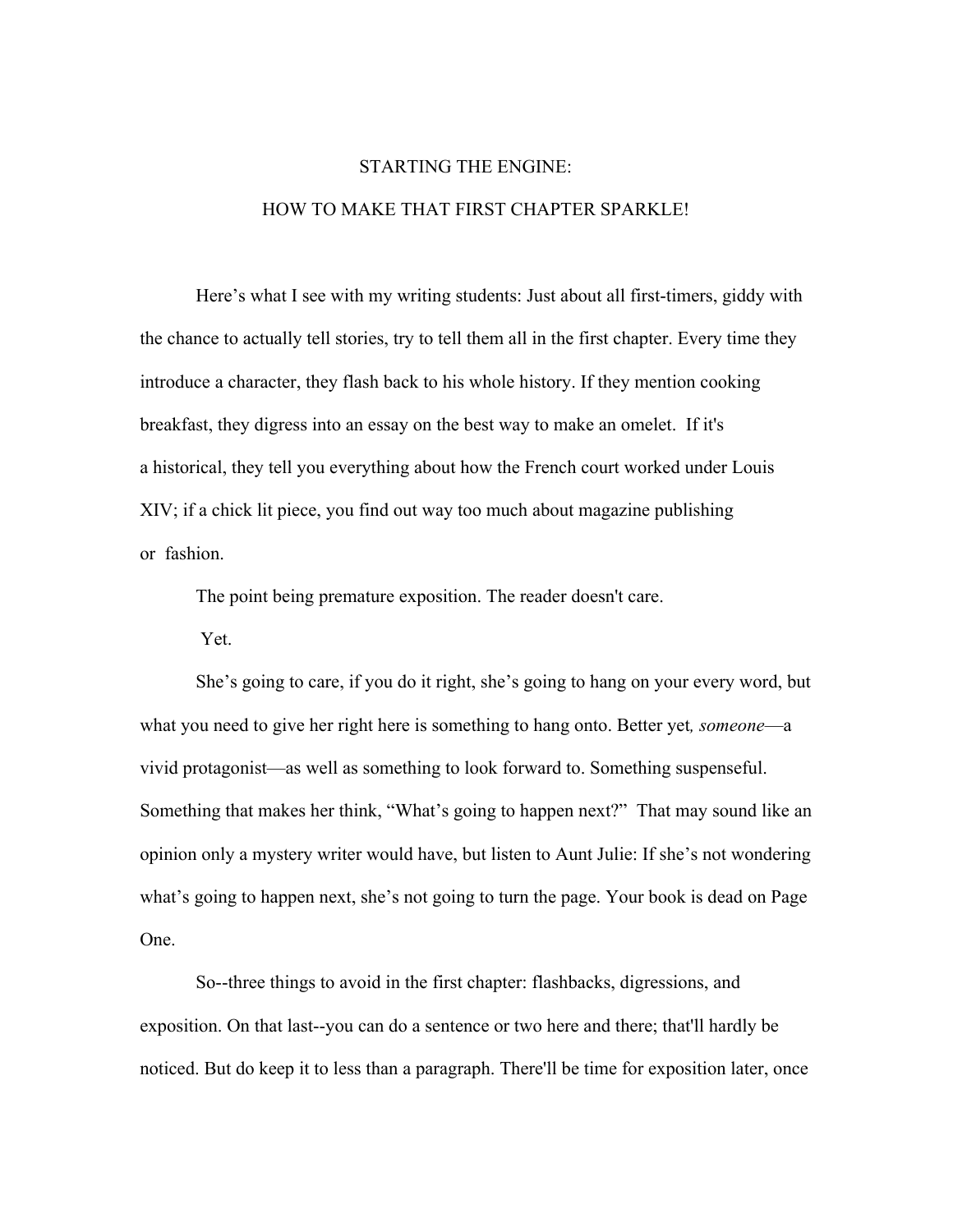the reader is hooked and more receptive.

One more word about getting her hooked—suspense is not nearly so much about who killed whom or whether the good guys will beat the ticking bomb as it is about what will happen to, and between, the characters. If I care who's going to win the bomb race, it's because the author's gotten me to care about the potential victim *and* his potential savior.

What you want to do in that first chapter is introduce your protagonist--and yes, it *mus*t be the protagonist. I had one student manuscript in which you never met her till six chapters in and even then had no idea she was going to be important to the story. So introduce your character, and then start the engine of the story.

Okay, start the engine--but how do you turn on the ignition? Easy. Just put the character through a scene (or scenes) that either tells you who she is or gets the plot moving. But make sure it stays in real time (no flashbacks) and make sure it has action. (Note: conversation can be action. Interior monologue probably isn't.) I think the latter kind of scene, in which you start the plot, is self-explanatory, but let me illustrate what I mean by the first---establishing character without getting into the story. I just read a first chapter of a historical in which the author takes the reader with the female spy to deliver the fruit of her latest mission to Cardinal Richelieu, for whom she works--though this particular mission has nothing to do with the rest of the story. But it didn't have to--its function was to establish the character as a spy and also introduce the Cardinal, all through action.

One other thought--it's so pleasurable for some new writers to digress and flash back all over the place that sometimes they just have to do it, and then break it down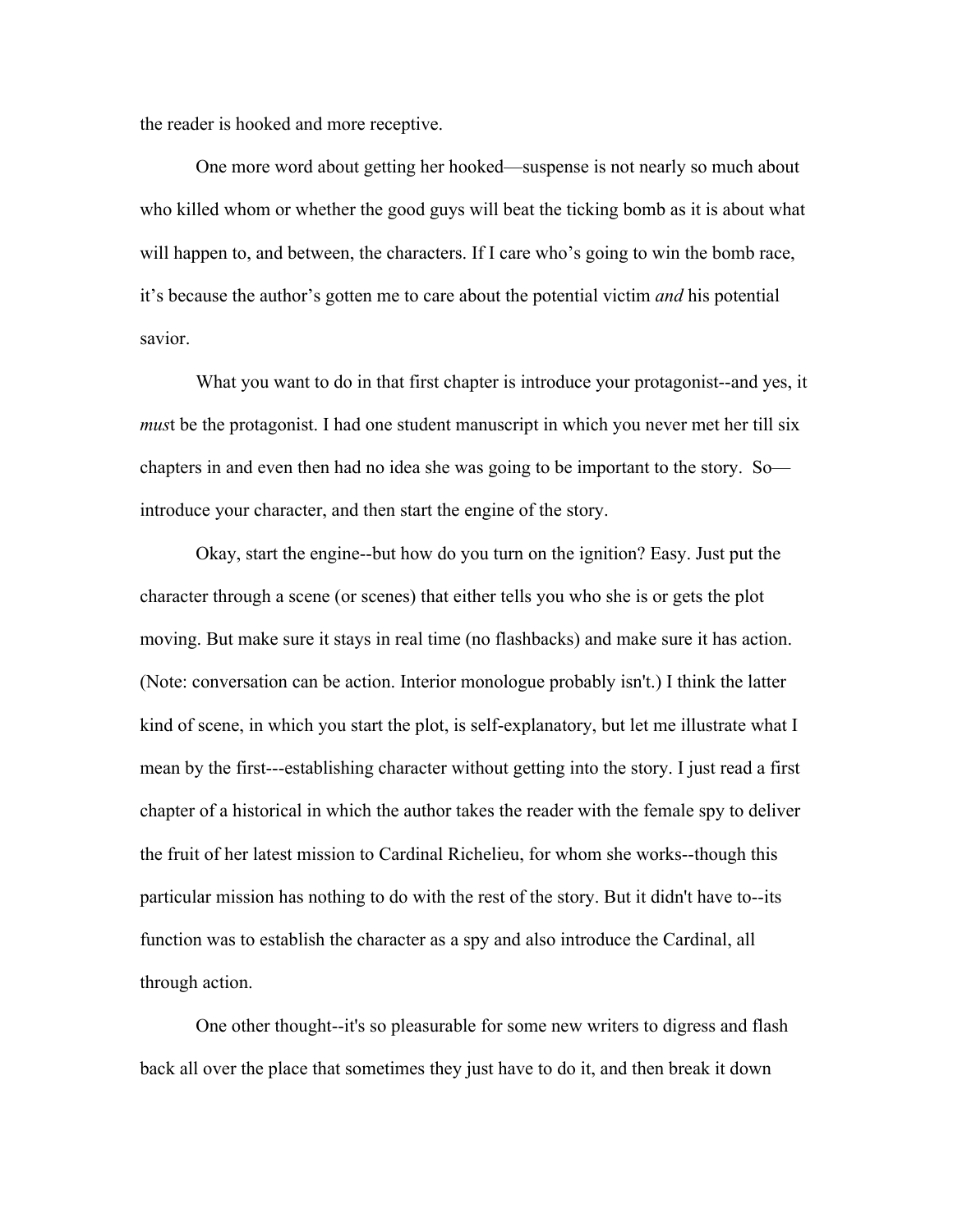later. That's do-able too, as long as you don't get blind-sided by finding out late in the game that that's what's going to have to happen. Lawrence Block, one of my favorite writing gurus, says flip the second and first chapters if you need to.

That's easy for Block to say. He's a very skilled writer and you're likely a beginner. When I wrote my first published novel, though by no means my first novel--a mystery called DEATH TURNS A TRICK-- I remembered that advice, but my skills were so poor that I had to start the book at the sixth chapter, and then flash back for five chapters. If you should find that book on eBay and happen to read it, please be kind. It's very much a first novel, and it shows. Use it as an example of how *not* to plot. But you can also think of it as an example of how a writer teaches herself as her career continues. Writing novels never ceases to be a learning curve. Even now, after more than twenty of them, I'm always learning, always absorbing new techniques.

Be sure to remember that the scene is the basic unit of dramatic writing. The reader will put up with a paragraph of exposition—maybe even a few—but mainly she wants to see something happen. So ideally (maybe after a rewrite or two) your book will open with a scene, a little story in itself.

**And even more ideally—listen to this one—it'll begin in the** *middle* **of that scene.**

#### FIRST SENTENCES: BEGIN IN THE MIDDLE

How many times have you picked up a book and judged it by the first sentence? Your readers will return the compliment. It's the most important sentence in your book.

Let's take a look at one in a book you probably know—say, *Gone With The Wind.*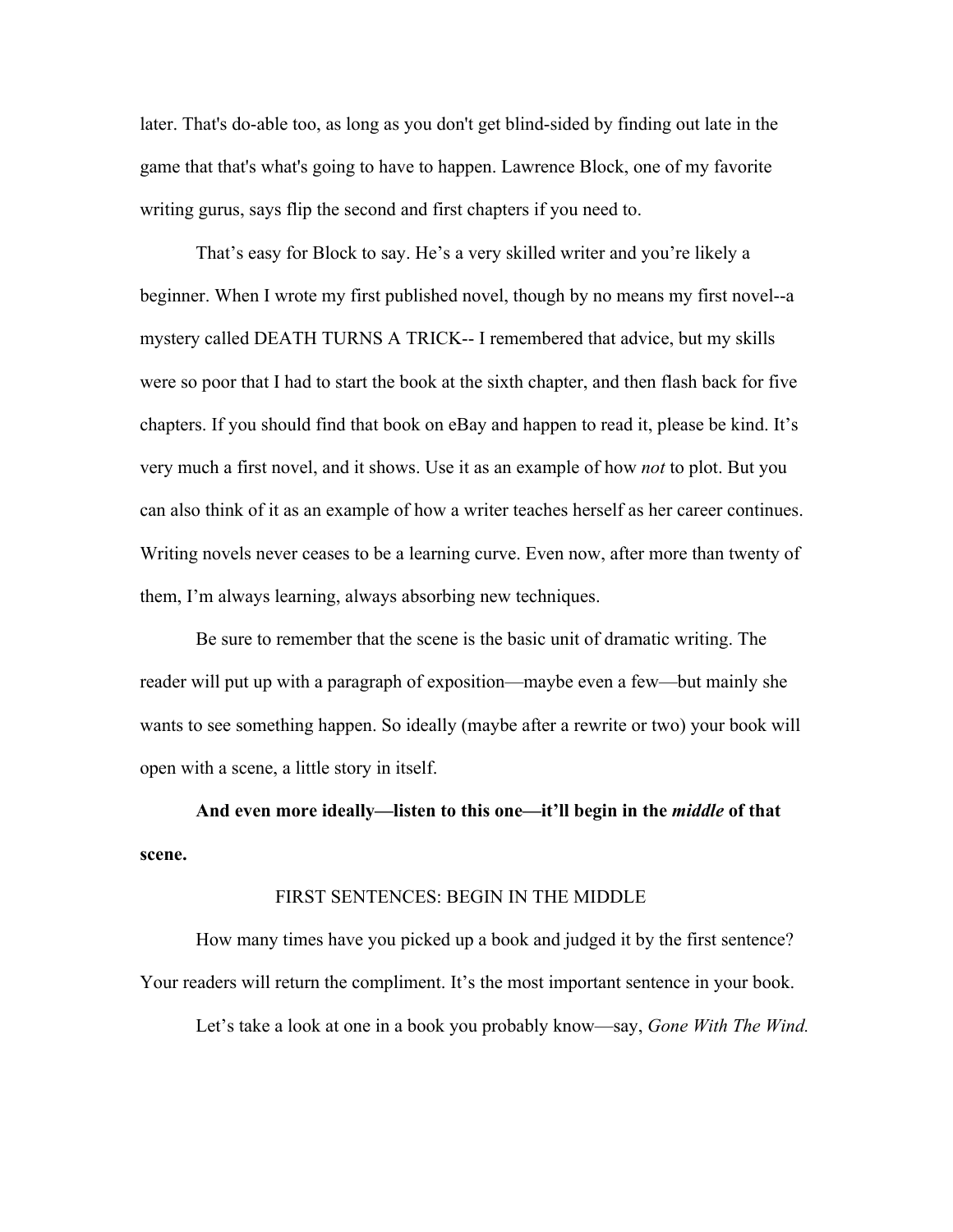We all know the famous opening line, or a bit of it: "Scarlett O'Hara was not beautiful, but men seldom realized it when caught by her charm, as the Tarleton twins were." We then get a paragraph describing Scarlett, but we know from the first that she's with the Tarleton twins. It's a scene on the porch and it's actually very expository—we learn a lot about these people and the world they live in—but **we enter in the middle**.

How about THE POSTMAN ALWAYS RINGS TWICE? "They threw me off the hay truck about noon". *That's* getting right into the action. It takes the character about two more sentences to get to the little restaurant where most of the story will occur, and by the second page, he's got a job there. The author's already set the scene, already introduced the three main characters, and already foreshadowed the love triangle at the center of the story. James M. Cain is probably the fastest scene-setter in the English language, so you may not want to try this at home. But think about the scene you want to begin your book with and think about a great first sentence, the one that's going to end up being your best.

We just talked about of two of the most famous:

Let's look at some more:

*Call Me Ishmael.*

*Last night I dreamt I went to Manderley again*

*It was the best of times, it was the worst of times…*

*It is a truth universally acknowledged that a single man in possession of a good fortune must be in want of a wife.*

*You don't know me, without you have read a book by the name of "the Adventures of Tom Sawyer," but that ain't no matter*.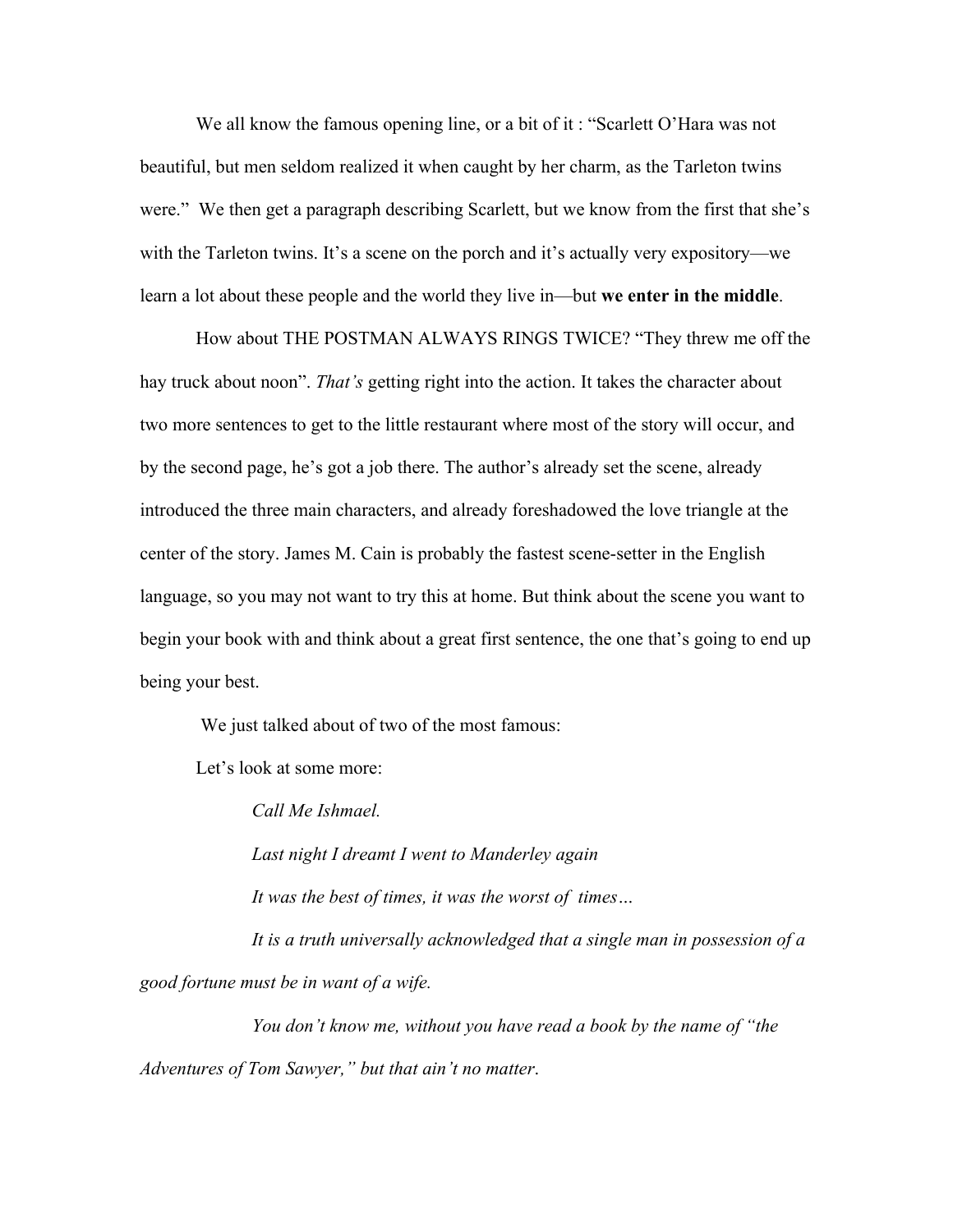What do all those have in common? Two things. One is that they bring up more questions than they answer—who on Earth is Ishmael? What's so special about Scarlett? Where's Manderley? They make you feel as if you came in in the middle of something, and you'll have to run to catch up. In other words, they're intriguing, they make you want to read on.

The other is that they set a tone, and they do it with language, whether it's straightforward, as in the Melville, or full of furbelows, as in the Jane Austen, or colloquial and humorous, as in the Mark Twain. Let's take a couple and change them a bit—

Call me Pete.

Judy Jones was not beautiful…

Last night I dreamt I went to Ditchley again.

Not nearly as good, are they? Every word counts, and in a first sentence it counts triple. But don't obsess about it. Really. Beginnings often evolve over the course of many rewrites.

You may have heard about writers who write their last chapters first—I have no idea why anyone would do this, but if you keep in mind that you can always write your first sentence *last*, it may give you a bit of peace of mind. Because the great thing is that it takes only a keystroke. You really don't have to make such a momentous decision up front. I still tend to rewrite openings-- and whole first chapters--many times.

#### WARMING UP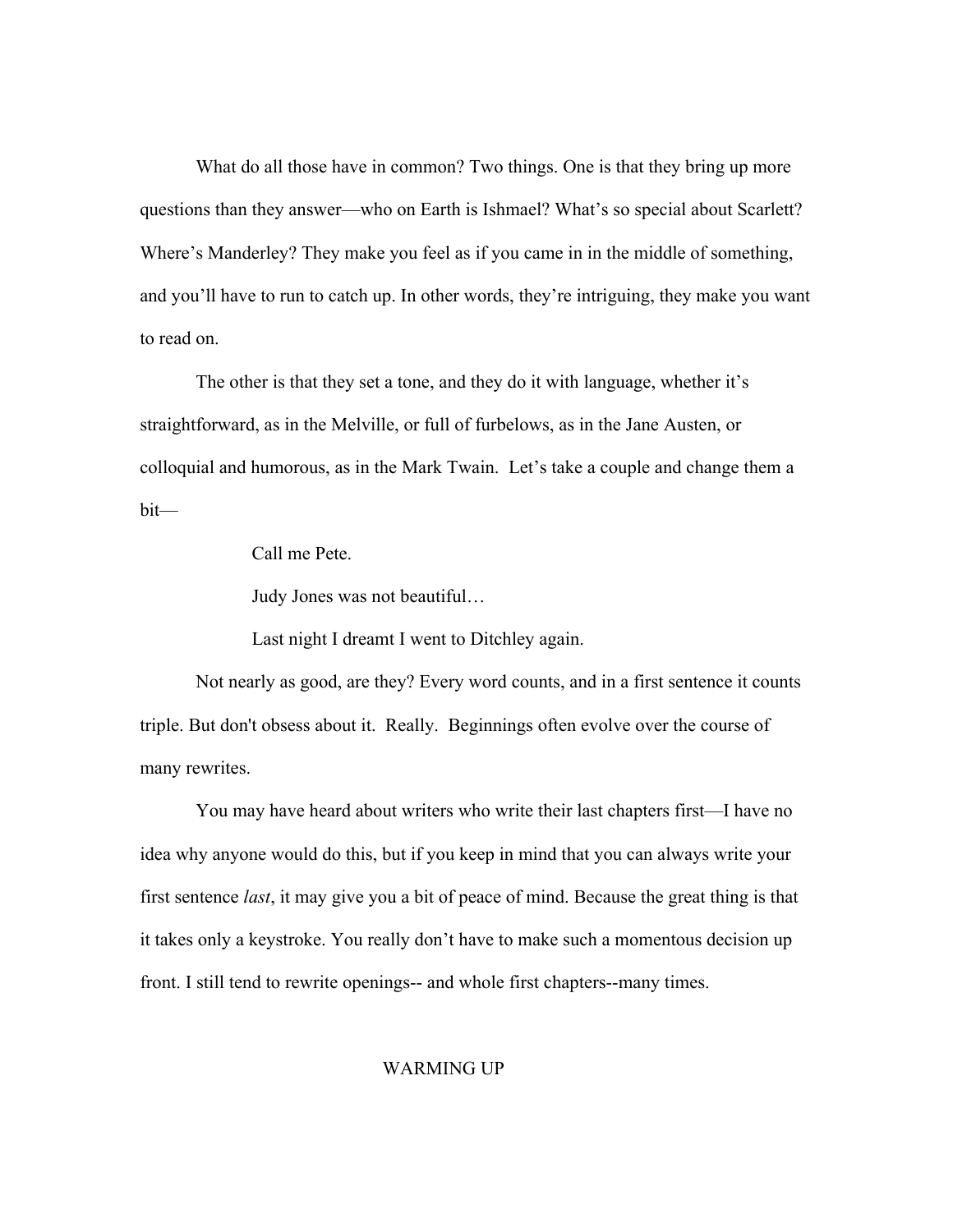As we've noted, a common structural error is too much exposition at the beginning. The reader doesn't need to know everything there is to know about your main character in the first few pages. Save some of this and let him evolve gradually before the reader's eyes. But on the other hand it may be easier to write it this way and fix it in the rewrite.

Here's part of my critique about a work-in-progress I was fortunate to see:

*The first chapter is wonderfully descriptive and expository—no doubt it got a lot straight in your head about where you were going with this. But I know it'll be completely different in the rewrite—because the reader doesn't need to know everything about the protagonist's work history, family background, and antecedents by page two. The writer may, though—he may not only need to know it for himself, he may find it comes in handy later in the book. So if that's the way your novel speaks to you—and in the early stages especially, novels very often do speak—that's the way you should write it.*

Let me add for emphasis: *The first time around*.

Another thing I've noticed about new writers, as well as very experienced, sometimes best-selling, award-winning authors with whom I swap manuscripts, is that many of us just start rattling on to warm up. We might start the book with some hideous cliché, like the protagonist getting a phone call, and go on for six pages before that part's over. The character can't find the phone, he doesn't want to find the phone because it might be his ex-wife and he's got a hangover, he does find the phone, but too late, the caller hung up, but the phone ringing starts again…uh, hello? Could you wake up, please? No worries, *that's* not going to see print. The imaginary book above is probably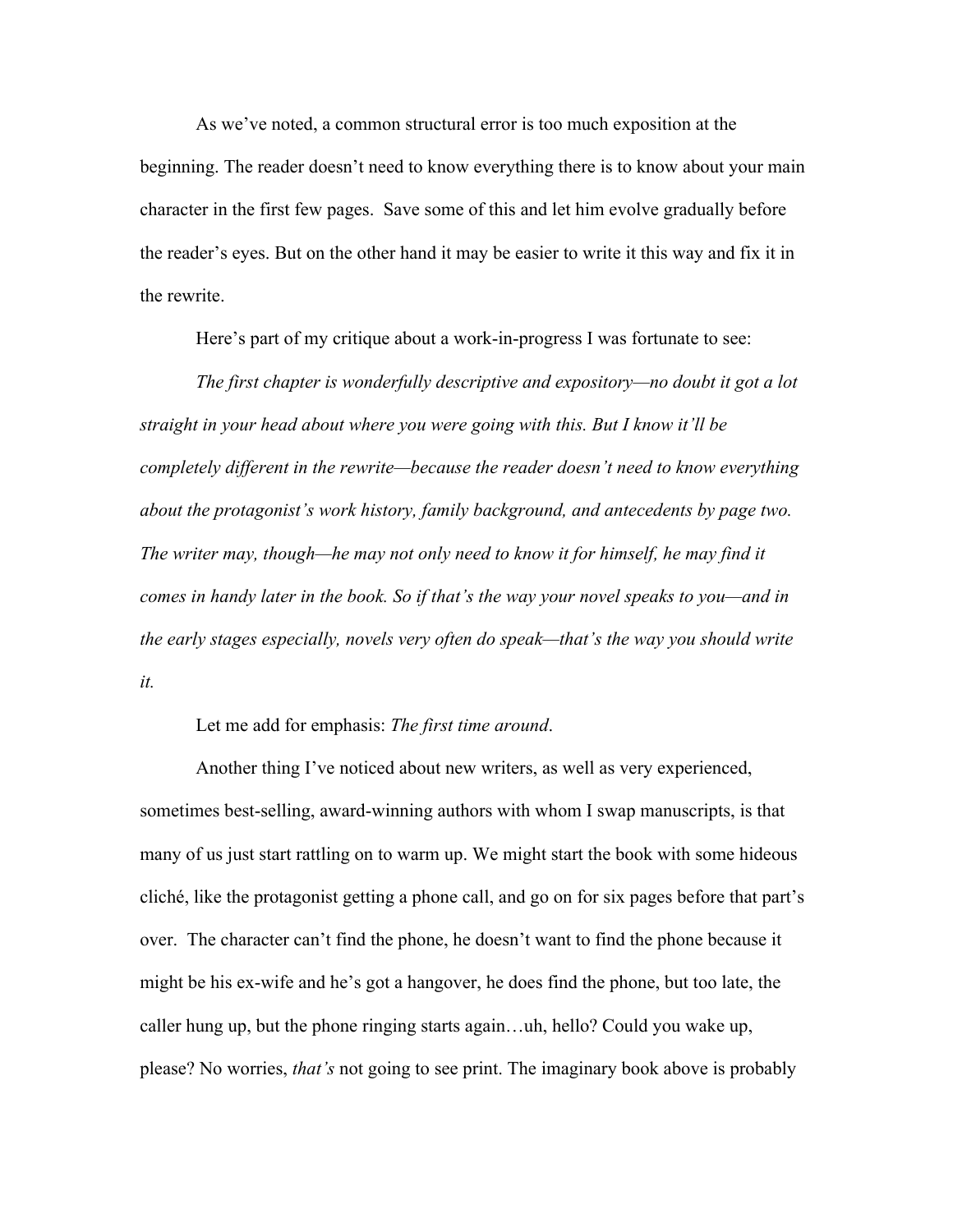going to start with the character acting on the phone call, and the author flashing back to the call in one or two sentences. Something like this:

*"It was 5 a.m., already so hot I was sweating in shorts and T-shirt, and I was probably the only white guy for miles around. I just hoped to God whoever answered the door would have some clothes on. And I hoped even more that it wouldn't be my fifteenyear-old daughter.*

*"My ex-wife had finally tracked her down half an hour ago and Courtenay said since the night was effectively over—she'd spent it at her boy friend's house--did she really have to come home now? My ex wanted my opinion. Christ on a crutch—how could there be two schools of thought on that one?"*

That was my first version, but I can see a way to make it more immediate, this time by switching sentences instead of chapters. And adding one:

*"I just hoped to God whoever answered the door would have some clothes on. I hoped even more that it wouldn't be my fifteen-year-old daughter. And I was just praying he wouldn't have a gun.*

*"It was 5 a.m., already so hot I was sweating in shorts and T-shirt, and I was probably the only white guy for miles around.*

*"My ex-wife ….etc. etc."*

If this were really a book, it might be even better to start it with the fight that's bound to ensue between the guy and his daughter or her boy friend. (That is, assuming she's there and alive.) I don't know if a ringing doorbell is that much better than a ringing phone. But on the other hand, I'd want to keep the flashback to a minimum.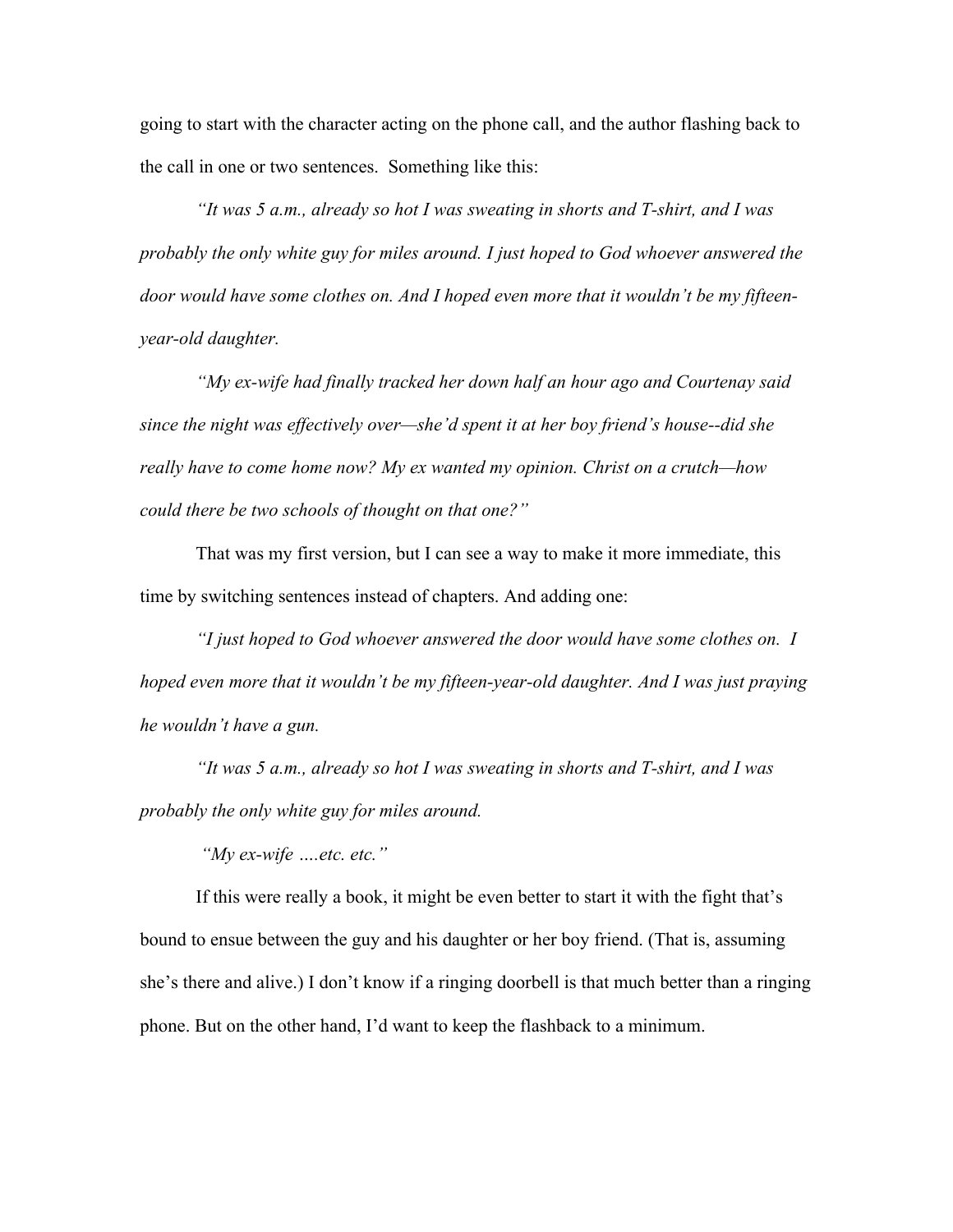If you're comfortable with a few warm-up pages, have at it. Just start. Put one word after another, as one of my newspaper mentors once told told me when I was on deadline and about to burst into tears. It doesn't even matter *which* words, just string them together till you get your bearings. And in the next draft, start the story when it gets interesting.

### BEGINNINGS TO AVOID

That ringing phone I mentioned is something you should skirt like the aforementioned ebola virus. It's a cliché, it's boring, and it's lazy. Never start with a phone call.

Never start with a PI getting the case, especially if it involves a gorgeous blonde client walking into his office.

In fact,m for that matter, never start with the genesis of the central problem of the book. Start in the middle. One way to think about a story is this: The protagonist's life (or the social order) is disturbed, then order is restored. Remember that if the characters are having a good tine, the reader isn't. So let us meet the main character in his disturbed state. An exception might be a quick cut to make a point:

*"I snuggled closer to Tom, dreading the morning race to get the kids to school, thinking how hard and warm his body was, barely noticing the squeal of our new puppy's birdie toy, not yet registering that someone must have stepped on it.* 

*"The next thing I heard was a gunshot."*

Never start with a passenger on a plane that's about to land, contemplating his life and his future. You have no idea how many beginners do this.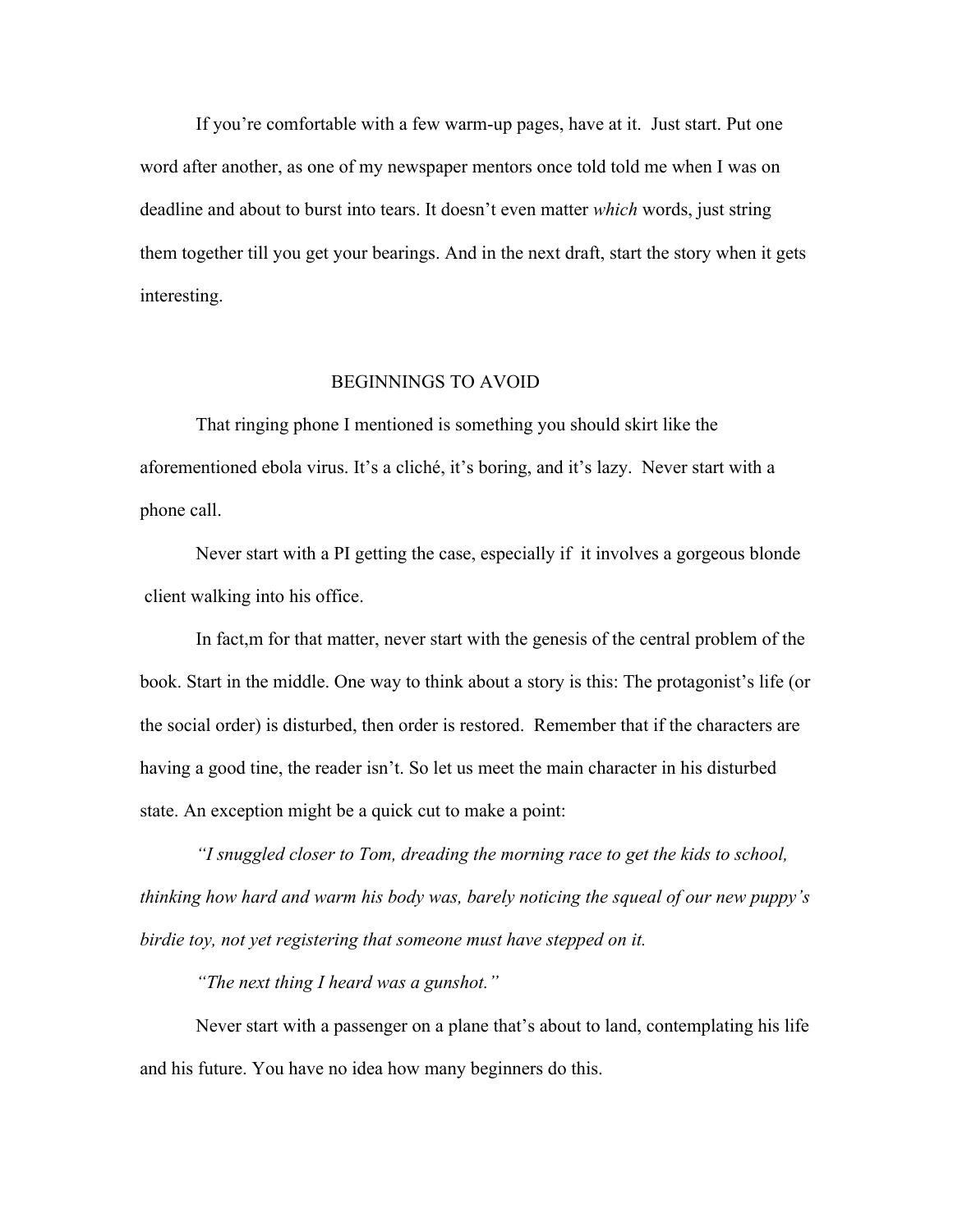And Elmore Leonard says never start with the weather.

Not a bad idea. Don't set the scene either. The reader doesn't care where she is or what it looks like, she wants to know who she's with. Unless of course there's something very compelling about the scene:

*"I couldn't move more than a few inches in any direction; I couldn't sit up. Yet whatever I was lying on was soft, as if an effort had been made to make me comfortable. I'd never seen dark so dark, black so black, nothingness so complete. It was starting to dawn on me that I was lying in a coffin*."

In a case like that, I believe I'd keep reading.

## EXTRANEOUS DIALOGUE

Perhaps because of the warming up phenomenon, extraneous dialogue is common in beginning chapters. So let's have a quick review:

One of the most common mistakes new writers make is extraneous dialogue. That's extra dialogue. Dialogue you don't need. Dialogue the only purpose of which is to deliver half-baked jokes. Unwitty witticisms. Unnecessary transitions. Pleasantries we take for granted. If your characters are at a funeral, say, this conversation should not take place: "Hi," I said.

"Hey," he replied.

"You okay?"

"Fine, you?"

"My mom's been sick, but that's nothing compared—" I stopped and blurted. "Sorry about your brother."